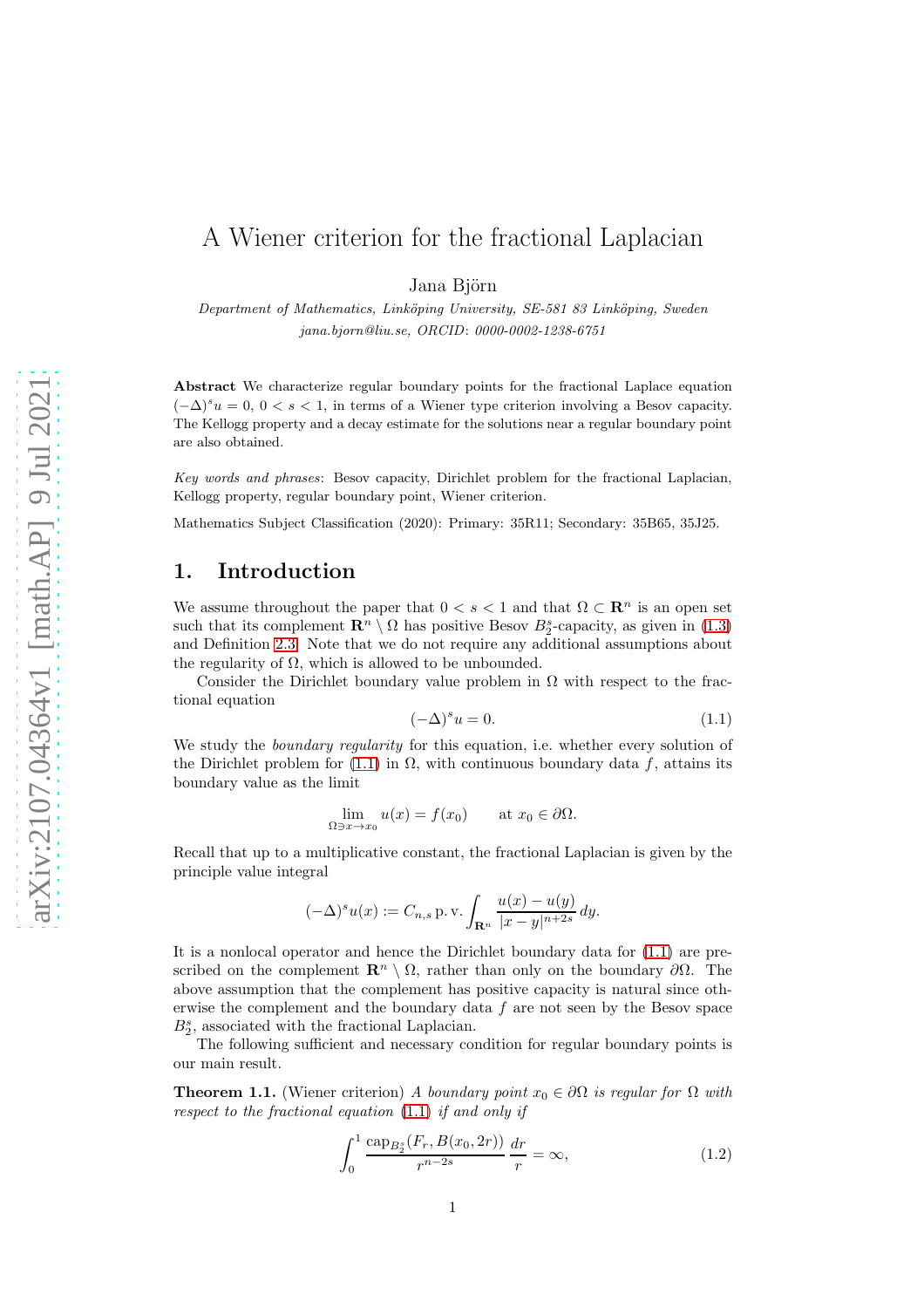where  $F_r = B(x_0, r) \setminus \Omega$  and  $\text{cap}_{B_2^s}$  is the capacity defined by a Besov seminorm on  $\mathbf{R}^n$  as

<span id="page-1-0"></span>
$$
\operatorname{cap}_{B_2^s}(F_r, B(x_0, 2r)) = \inf_v \int_{\mathbf{R}^n} \int_{\mathbf{R}^n} \frac{|v(x) - v(y)|^2}{|x - y|^{n+2s}} dx dy, \tag{1.3}
$$

where the infimum is taken over all  $v \in C_0^{\infty}(B(x_0, 2r))$  such that  $v \ge 1$  on  $F_r$ .

In particular,  $x_0 \in \partial\Omega$  is regular if  $\mathbb{R}^n \setminus \Omega$  has a *corkscrew* at  $x_0$ , i.e. if there are  $r_0 > 0$  and  $0 < c < 1$  such that  $F_r$  contains a ball of radius cr whenever  $0 < r \le r_0$ , cf. Lemma [2.4.](#page-5-1) It follows from Theorem [1.1](#page-0-1) that despite the nonlocal character of the operator  $(-\Delta)^s$ , regularity of a boundary point is a local property, i.e. that  $x_0$ is regular with respect to  $\Omega$  if and only if it is regular with respect to  $\Omega \cap B(x_0, r)$ for some (or equivalently all)  $r > 0$ .

We also prove the Kellogg property, saying that the set of irregular boundary points for equation [\(1.1\)](#page-0-0) has zero  $B_2^s$ -capacity. For regular boundary points  $x_0 \in \partial\Omega$ , we obtain the pointwise decay estimate

<span id="page-1-1"></span>
$$
\underset{B(x_0,\rho)}{\text{osc}} u \le \underset{F_{2R}}{\text{osc}} f + \left(\underset{\mathbf{R}^n \setminus \Omega}{\text{osc}} f\right) \exp\left(-C \int_{\rho}^R \frac{\text{cap}_{B_2^s}(F_r, B(x_0, 2r))}{r^{n-2s}} \frac{dr}{r}\right) \tag{1.4}
$$

for some constant  $C > 0$  and all  $0 < \rho \leq R < \infty$ , see Proposition [3.4](#page-9-0) for a more precise formulation.

Condition [\(1.2\)](#page-0-2) is a fractional analogue of the famous Wiener criterion proved for the Laplace equation (i.e.  $(1.1)$  with  $s = 1$ ) by Wiener [\[29\]](#page-10-0) in 1924. The Wiener criterion has been extended to various linear and nonlinear elliptic equations by e.g. Littman–Stampacchia–Weinberger [\[18\]](#page-10-1), Maz′ya [\[19\]](#page-10-2), Gariepy–Ziemer [\[13\]](#page-10-3), Dal Maso–Mosco [\[8\]](#page-9-1), [\[9\]](#page-10-4), Lindqvist–Martio [\[17\]](#page-10-5) and Kilpeläinen–Malý [\[15\]](#page-10-6). A weighted version of the Wiener criterion for degenerate elliptic equations, which will be of great importance in this paper, was proved by Fabes–Jerison–Kenig [\[11\]](#page-10-7), Heinonen– Kilpeläinen–Martio [\[14\]](#page-10-8) and Mikkonen [\[25\]](#page-10-9).

Similar sufficient conditions were obtained for the boundary continuity of solutions with zero boundary data for the nonhomogeneous polyharmonic equation

$$
(-\Delta)^mu=f\in C_0^\infty(\Omega)
$$

with some integer powers  $m \geq 2$ , see Maz'ya [\[20\]](#page-10-10), [\[21\]](#page-10-11) and Maz'ya–Donchev [\[24\]](#page-10-12). Condition [\(1.2\)](#page-0-2) (with a slightly different capacity) was shown to guarantee boundary continuity of solutions with zero boundary data for the nonhomogeneous fractional Laplace equation

$$
(-\Delta)^s u = f \in C_0^{\infty}(\Omega) \quad \text{with } s \in (0,1) \cup (\frac{n}{2}-1,\frac{n}{2}),
$$

see Eilertsen [\[10\]](#page-10-13). Estimates similar to [\(1.4\)](#page-1-1) were also proved in the above papers on higher order and fractional equations, but necessity does not seem to have been considered there. For an extensive exposition of results on boundary regularity and the Wiener criterion for a wide class of elliptic equations, see the monograph by Maz′ya [\[23\]](#page-10-14).

For fractional equations such as [\(1.1\)](#page-0-0), there are rather few papers on boundary regularity for the Dirichlet problem. In the literature, the Dirichlet problem is often considered with zero boundary data and for the nonhomogeneous equation  $(-\Delta)^s u = f$  as in [\[10\]](#page-10-13). Formally and for suffiently smooth data, this formulation and the one considered in this paper (with zero right-hand side and general boundary data) can be transformed into each other.

The boundary Harnack inequality for the fractional Laplacian was proved by Bogdan [\[3\]](#page-9-2) and Bogdan–Kulczycki–Kwaśnicki [\[4\]](#page-9-3). Optimal regularity up to the boundary was in sufficiently smooth bounded domains (Lipschitz or  $C^{1,1}$ ) proved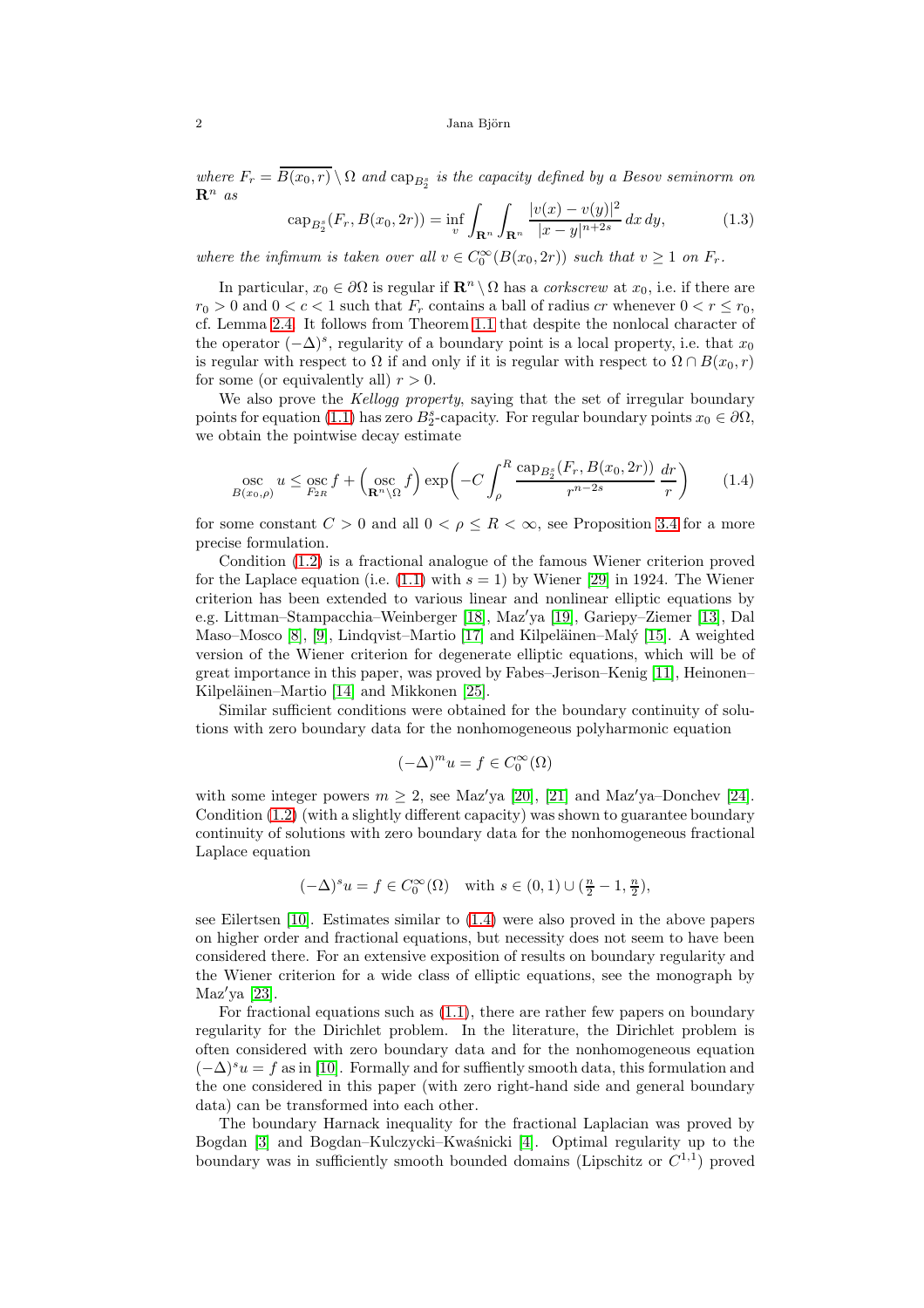by Ros-Oton–Serra [\[26\]](#page-10-15), [\[27\]](#page-10-16) for solutions of  $(-\Delta)^s u = f$  with zero boundary data and various right-hand sides  $f$ .

In this paper, we treat general open sets (with complements of positive capacity). Our approach to boundary regularity is based on the following result due to Caffarelli–Silvestre [\[7\]](#page-9-4). Assume that  $f: \mathbb{R}^n \to \mathbb{R}$  has compact support and is continuous on  $F := \mathbb{R}^n \setminus \Omega$ . It follows from [\[7,](#page-9-4) Section 4] that the solution u of [\(1.1\)](#page-0-0) in  $\Omega$  with  $u = f$  on F coincides with the restriction

$$
u(x) := U(x,0)
$$

of the bounded continuous solution U to the Dirichlet problem in

$$
G := \mathbf{R}^{n+1} \setminus (F \times \{0\})
$$

for the weighted equation

<span id="page-2-0"></span>
$$
\operatorname{div}(|t|^{1-2s}\nabla U(x,t)) = 0\tag{1.5}
$$

with boundary data f on  $\partial G = (F \times \{0\}) \cup \{\infty\}.$ 

The above relation between  $(1.1)$  and  $(1.5)$  was used in [\[7\]](#page-9-4) to derive the Harnack and boundary Harnack inequalities for  $(1.1)$ . In particular, the local Hölder continu-ity of U in G, proved in e.g. Fabes–Kenig–Serapioni [\[12\]](#page-10-17) or Heinonen–Kilpeläinen– Martio [\[14,](#page-10-8) Theorem 6.6], directly yields interior regularity for the solutions of the fractional equation  $(1.1)$ . Since then, the lift from  $(1.1)$  to  $(1.5)$  has become a standard tool in the analysis of the fractional Laplacian. It has been successfully exploited by many authors in various contexts, including interior regularity and free boundaries, see e.g. Aimar–Beltritti–Gómez  $|1|$ , Barrios–Figalli–Ros-Oton  $|2|$ , Caffarelli–Roquejoffre–Sire [\[5\]](#page-9-7), Caffarelli–Salsa–Silvestre [\[6\]](#page-9-8), Koch–Rüland–Shi [\[16\]](#page-10-18) and Silvestre [\[28\]](#page-10-19). We use the weighted equation [\(1.5\)](#page-2-0) to study boundary regularity for [\(1.1\)](#page-0-0).

### 2. Weights, capacities and degenerate equations

In this section we discuss properties of the degenerate equation [\(1.5\)](#page-2-0) and its associated weighted capacity. More generally, we let  $p > 1$  and consider the weight  $w(x,t) = |t|^a$  in  $\mathbb{R}^{n+1}$  with  $-1 < a < p-1$ . Even though we only need the case  $p = 2$  in the rest of this paper, we state and prove the general results in this section for all  $p > 1$ , since the arguments are the same as for  $p = 2$  and may be of independent interest.

It can be verified by a direct calculation that w is a Muckenhoupt  $A_p$  weight on  $\mathbf{R}^{n+1}$ , i.e. it satisfies for all balls  $B \subset \mathbf{R}^{n+1}$ ,

$$
\int_{B} w(x,t)\,dx\,dt \biggl(\int_{B} w(x,t)^{1/(1-p)}\,dx\,dt\biggr)^{p-1} \le C |B|^p,
$$

where |B| stands for the  $(n + 1)$ -dimensional Lebesgue measure of B and  $C > 0$ is independent of B. It follows that  $w$  is admissible for the theory of degenerate elliptic equations in the sense of Fabes–Jerison–Kenig [\[11\]](#page-10-7)  $(p = 2)$  or Heinonen– Kilpeläinen–Martio [\[14,](#page-10-8) Chapter 20]  $(p > 1)$ . Equation [\(1.5\)](#page-2-0) satisfies the assumptions  $(3.3)$ – $(3.7)$  in [\[14\]](#page-10-8) with  $p = 2$  and the tools therein are therefore at our disposal.

Here and in what follows, we use the notation  $z = (x, t) \in \mathbb{R}^n \times \mathbb{R} = \mathbb{R}^{n+1}$  and define the measure  $\mu_a$  on  $\mathbf{R}^{n+1}$  by

$$
d\mu_a(z) = |t|^a \, dx \, dt.
$$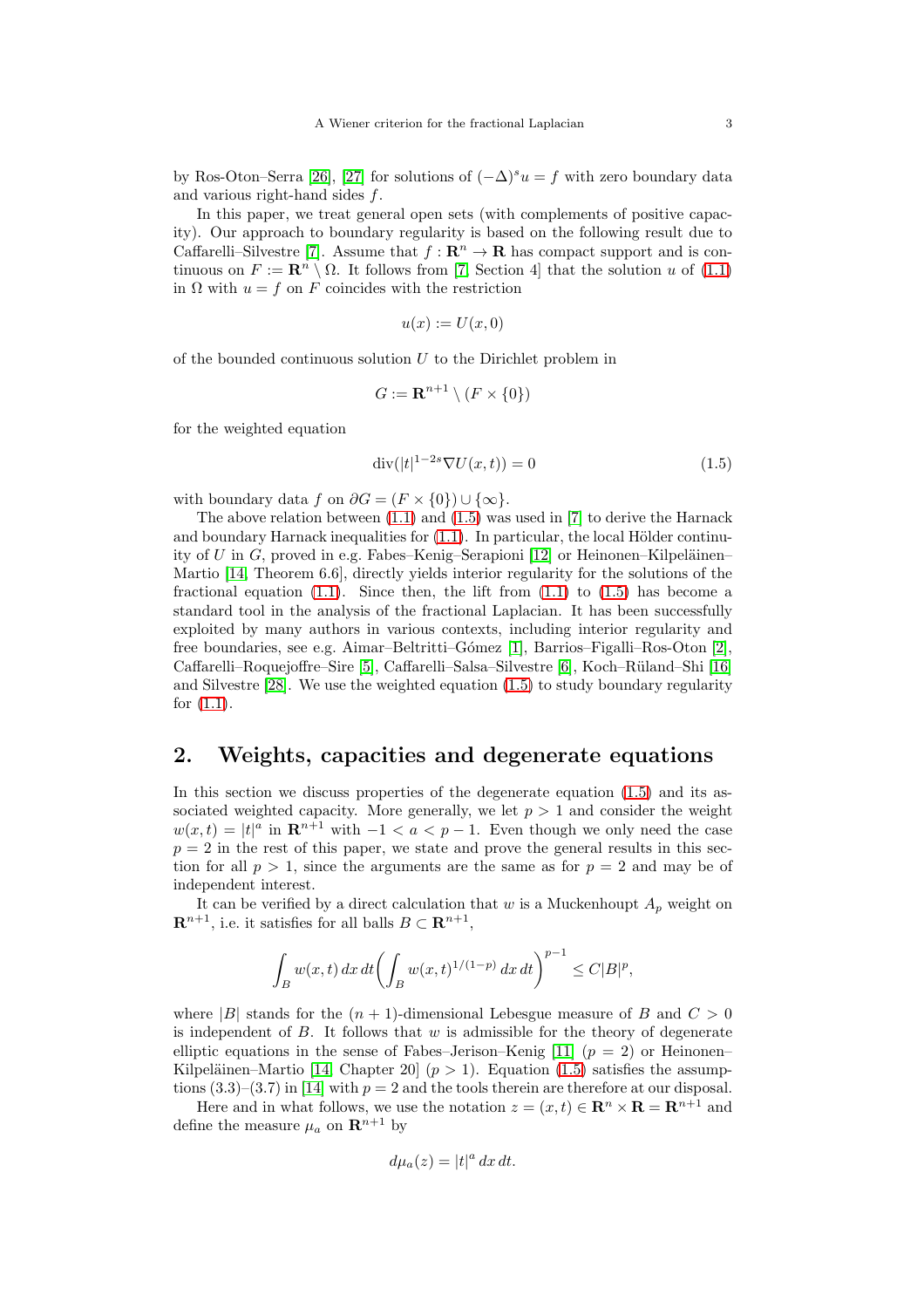4 Jana Björn

It follows from [\[14,](#page-10-8) p. 307] that  $\mu_a$  supports the  $(p, p)$ -Poincaré inequality

<span id="page-3-3"></span>
$$
\int_{B} |v - v_{B}|^{p} d\mu_{a} \leq Cr^{p} \int_{B} |\nabla v|^{p} d\mu_{a}, \qquad (2.1)
$$

whenever  $B = B(z, r) \subset \mathbb{R}^{n+1}$  is a ball and  $v \in C^{\infty}(B)$  is bounded. Here

$$
v_B := \int_B v \, d\mu_a := \frac{1}{\mu_a(B)} \int_B v \, d\mu_a
$$

is the integral average of v and  $C > 0$  is independent of B. Since we consider balls both in  $\mathbb{R}^{n+1}$  and  $\mathbb{R}^n$ , we adopt the convention that the dimension of a ball is determined by its centre, i.e. for  $z \in \mathbb{R}^{n+1}$  and  $x \in \mathbb{R}^n$ ,

$$
B(z,r) := \{ y \in \mathbf{R}^{n+1} : |y - z| < r \} \quad \text{and} \quad B(x,r) := \{ y \in \mathbf{R}^n : |y - x| < r \}.
$$

Unless specified otherwise, we consider open balls.

The following definition of capacity follows [\[14,](#page-10-8) Chapter 2].

<span id="page-3-4"></span>**Definition 2.1.** Let  $B \subset \mathbb{R}^{n+1}$  be a ball and  $K \subset B$  be a compact set. The weighted variational capacity of  $K$  with respect to  $B$  is

$$
\operatorname{cap}_{p,|t|^a}(K,B) = \inf_v \int_B |\nabla v|^p \ d\mu_a,
$$

where the infimum is taken over all  $v \in C_0^{\infty}(B)$  such that  $v \ge 1$  on K.

The weighted capacity  $\text{cap}_{p, |t|^a}$  extends to all subsets of B as a Choquet capacity and in particular, for all Borel sets  $E \subset B$ ,

$$
\mathrm{cap}_{p,|t|^a}(E,B)=\sup_{\mathrm{compact}\; K\subset E}\mathrm{cap}_{p,|t|^a}(K,B).
$$

A set  $E \subset \mathbf{R}^{n+1}$  is said to be of zero  $\text{cap}_{p, |t|^a}$ -capacity if for all balls  $B \subset \mathbf{R}^{n+1}$ ,

$$
\mathrm{cap}_{p,|t|^a}(E \cap B, B) = 0.
$$

In [\[14\]](#page-10-8), the variational capacity  $\text{cap}_{p, |t|^a}$  is used to characterize boundary regularity for weighted equations of  $p$ -Laplace type and in particular for the equation [\(1.5\)](#page-2-0).

Our aim is to formulate the Wiener criterion in terms of a capacity associated with the Besov space  $B_p^s(\mathbf{R}^n)$  and the fractional equation [\(1.1\)](#page-0-0). Following Maz′ya [\[22,](#page-10-20) p. 512], we define the Besov seminorm

$$
||v||_{B_p^s(\mathbf{R}^n)} := \left(\int_{\mathbf{R}^n} \int_{\mathbf{R}^n} \frac{|v(x) - v(y)|^p}{|x - y|^{n + sp}} \, dx \, dy\right)^{1/p}, \quad 0 < s < 1 < p.
$$

Theorem 1 in [\[22,](#page-10-20) p. 512] asserts that for all  $v \in C_0^{\infty}(\mathbf{R}^n)$ ,

<span id="page-3-0"></span>
$$
||v||_{B_p^s(\mathbf{R}^n)} \simeq \inf_{\tilde{v}} |||t|^{1-s-1/p} \nabla \tilde{v}||_{L^p(\mathbf{R}^{n+1})},\tag{2.2}
$$

where the infimum is taken over all extensions  $\tilde{v} \in C_0^{\infty}(\mathbf{R}^{n+1})$  of v. Moreover, it follows from the proof of [\[22,](#page-10-20) Theorem 1 on p. 512] that

<span id="page-3-1"></span>
$$
||v||_{B_p^s(\mathbf{R}^n)} \simeq |||t|^{1-s-1/p} \nabla V||_{L^p(\mathbf{R}^{n+1})},
$$
\n(2.3)

where the extension  $V \in C_0^{\infty}(\mathbf{R}^{n+1})$  is defined by

<span id="page-3-2"></span>
$$
V(x,t) = \frac{1}{t^n} \int_{\mathbf{R}^n} \varphi\left(\frac{\xi - x}{t}\right) v(\xi) d\xi,
$$
 (2.4)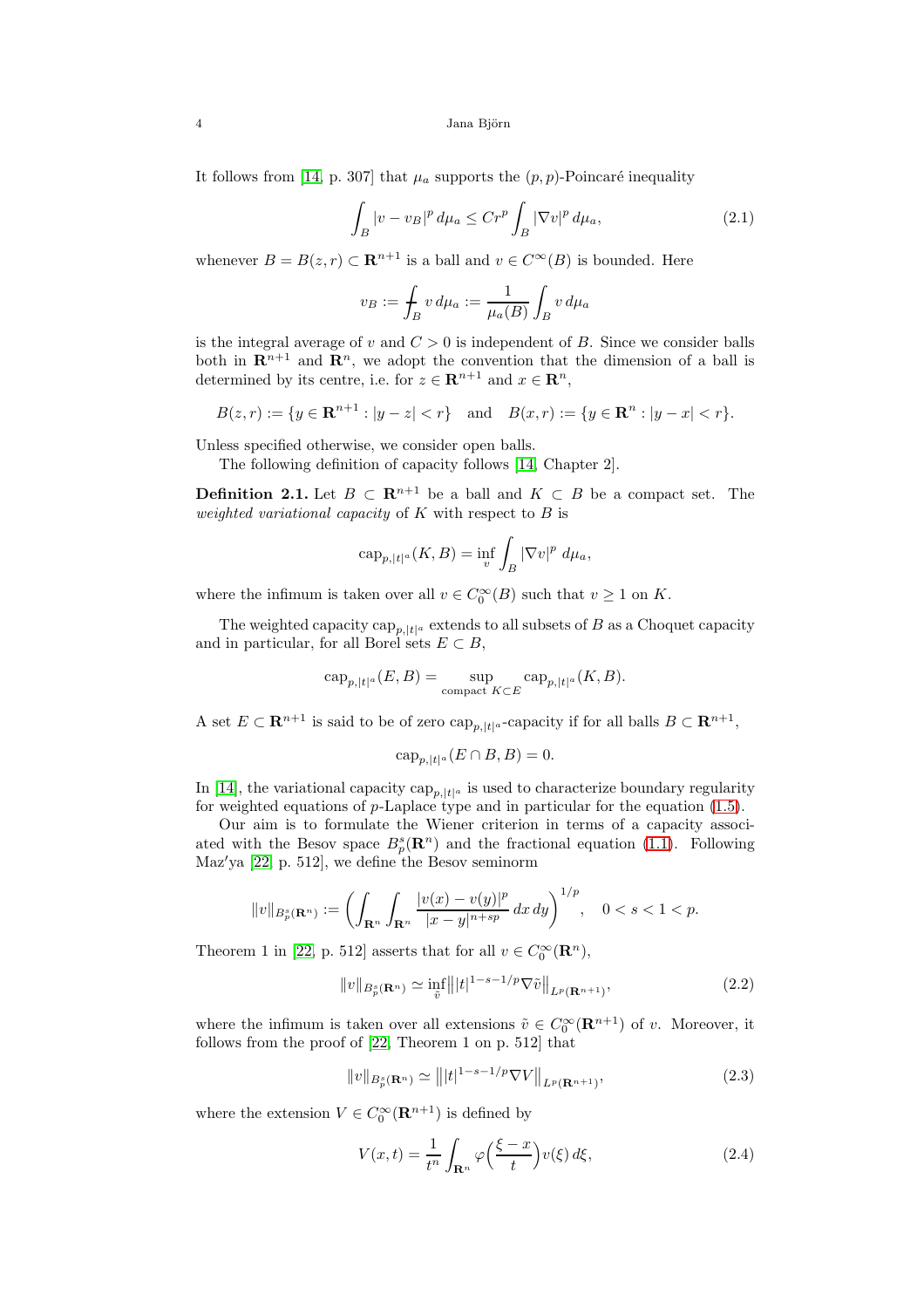with  $\varphi \in C_0^{\infty}(B(0, 1) \cap \mathbf{R}^n)$  such that

$$
\int_{\mathbf{R}^n} \varphi(\xi) d\xi = 1 \text{ and } \varphi(-\xi) = \varphi(\xi),
$$

see [\[22,](#page-10-20) (10.1.7) on p. 514]. Here, and in what follows, we use the notation  $X \simeq Y$  if there is a positive constant C independent of X and Y such that  $X/C \le Y \le CX$ . Similar one-sided inequalities are denoted  $\leq$  and  $\geq$  in an obvious way.

The following lemma relates the weighted capacity  $\text{cap}_{p, |t|^a}$  in  $\mathbb{R}^{n+1}$  to a Besov type capacity in  $\mathbb{R}^n$ , see Definition [2.3.](#page-5-0)

<span id="page-4-2"></span>**Lemma 2.2.** Let  $z_0 = (x_0, 0) \in \mathbb{R}^{n+1}$  and  $K \subset \overline{B(z_0, r)} \cap \mathbb{R}^n$  be a compact set. Then

$$
\mathrm{cap}_{p,|t|^a}(K, B(z_0, 2r)) \simeq \inf_v \|v\|_{B_p^s(\mathbf{R}^n)}^p, \quad \text{where } s = 1 - \frac{1}{p} - \frac{a}{p}
$$

and the infimum is taken over all  $v \in C_0^{\infty}(B(z_0, 2r) \cap \mathbb{R}^n)$  such that  $v \ge 1$  on K.

*Proof.* Note that  $a/p = 1 - s - 1/p$  coincides with the exponent in [\(2.2\)](#page-3-0) and [\(2.3\)](#page-3-1). Let  $\tilde{v} \in C_0^{\infty}(B(z_0, 2r))$  be admissible in the definition of  $\text{cap}_{p, |t|^a}(K, B(z_0, 2r))$  and set  $v(x) := \tilde{v}(x, 0)$  for  $x \in \mathbb{R}^n$ . It then follows from [\(2.2\)](#page-3-0) and the definition of  $\mu_a$ that

$$
\int_B |\nabla \tilde v|^p\, d\mu_a \gtrsim \|v\|_{B_p^s({\bf R}^n)}.
$$

Since  $v \in C_0^{\infty}(B(z_0, 2r) \cap \mathbf{R}^n)$  and  $v \ge 1$  on K, taking infimum over all such functions  $\tilde{v}$  gives the  $\gtrsim$ -inequality in the statement of the lemma.

For the reverse inequality, let  $v \in C_0^{\infty}(B(z_0, 2r) \cap \mathbb{R}^n)$  be such that  $v \ge 1$  on K. Since  $\varphi \in C_0^{\infty}(B(0,1) \cap \mathbf{R}^n)$  in [\(2.4\)](#page-3-2), it is then easily verified that the extension Since  $\varphi \in C_0^{\infty}(\mathbf{R}^{n+1})$ , given by [\(2.4\)](#page-3-2), satisfies  $V(x,t) = 0$  whenever  $|x - x_0| \ge 2r + t$ .

To estimate  $\text{cap}_{p,|t|^a}(K, B(z_0, 2r))$ , let  $\eta \in C_0^{\infty}(B(z_0, 2r))$  be a cut-off function such that  $0 \le \eta \le 1$  in  $\mathbb{R}^{n+1}$ ,  $\eta = 1$  in  $B(z_0, r)$  and  $|\nabla \eta| \le 2/r$ . We then have

$$
\text{cap}_{p,|t|^a}(K, B(z_0, 2r)) \le \int_{B(z_0, 2r)} |\nabla (V\eta)|^p \, d\mu_a
$$
\n
$$
\le 2^p \int_{B(z_0, 2r)} |\nabla V|^p \, d\mu_a + \frac{4^p}{r^p} \int_{B(z_0, 2r)} |V|^p \, d\mu_a.
$$
\n(2.5)

In view of [\(2.3\)](#page-3-1), it therefore suffices to estimate the last term using the first integral on the right-hand side. To this end, we let  $B = B(z_0, 3r)$  and  $V_B := \int_B V d\mu_a$ . The Minkowski inequality then yields

<span id="page-4-0"></span>
$$
\left(\int_{B} |V|^p \, d\mu_a\right)^{1/p} \le \left(\int_{B} |V - V_B|^p \, d\mu_a\right)^{1/p} + |V_B|. \tag{2.6}
$$

Note that, by the Hölder inequality,

$$
|V_B| \le \int_B |V| \, d\mu_a \le \left(\int_B |V|^p \, d\mu_a\right)^{1/p} \left(\frac{\mu_a(B \cap \operatorname{supp} V)}{\mu_a(B)}\right)^{1-1/p}
$$
  

$$
\le \theta \left(\int_B |V|^p \, d\mu_a\right)^{1/p},
$$

where  $0 < \theta < 1$  depends only on n, p and a. Inserting the last estimate into [\(2.6\)](#page-4-0) and subtracting the last term from the left-hand side, we get

$$
(1 - \theta) \left( \int_B |V|^p \, d\mu_a \right)^{1/p} \le \left( \int_B |V - V_B|^p \, d\mu_a \right)^{1/p}.
$$

<span id="page-4-1"></span>,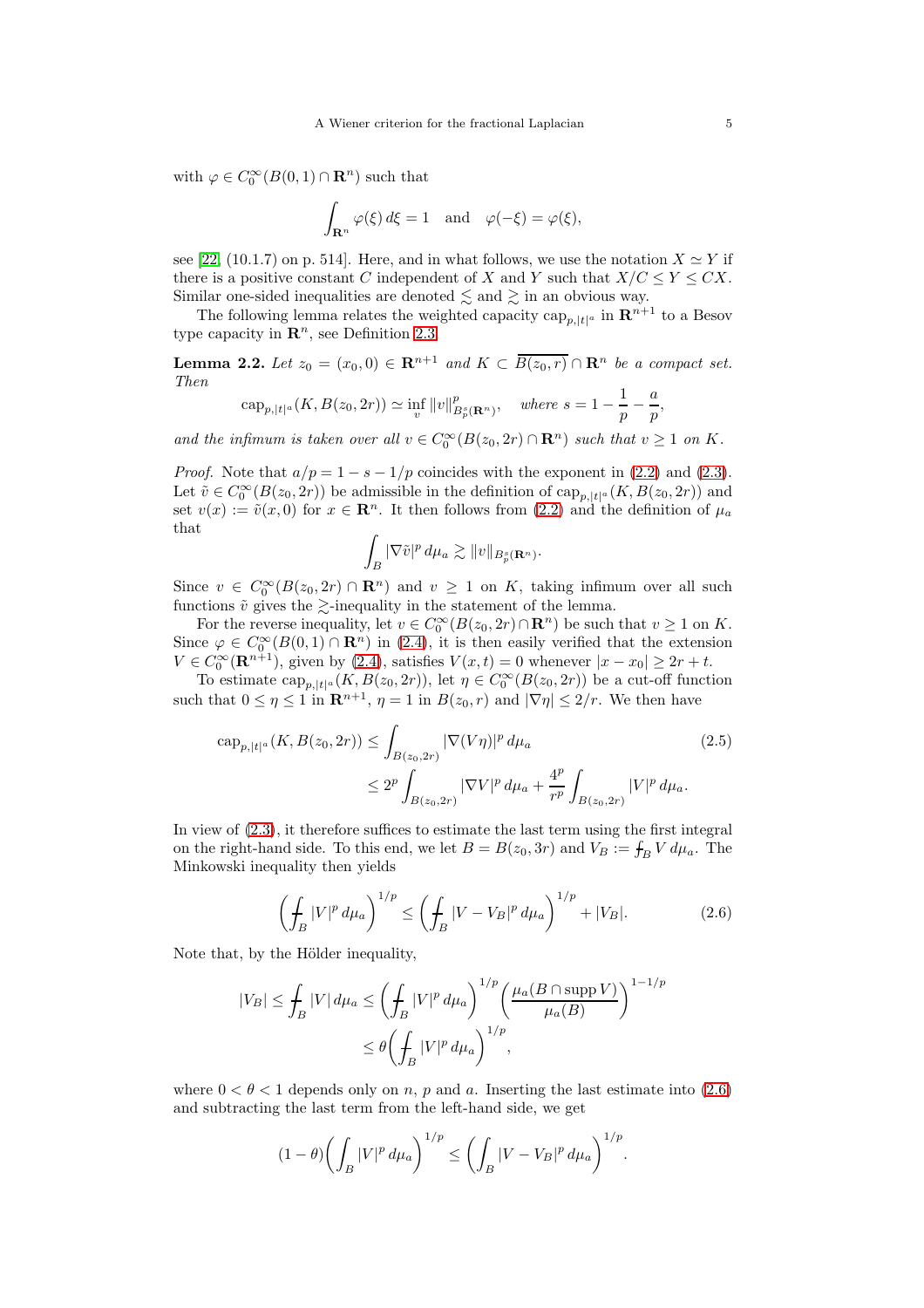Together with [\(2.5\)](#page-4-1) and the  $(p, p)$ -Poincaré inequality [\(2.1\)](#page-3-3) for  $\mu_a$ , this implies that

$$
\begin{aligned} \n\text{cap}_{p,|t|^a}(K, B(z_0, 2r)) &\le 2^p \int_{B(z_0, 2r)} |\nabla V|^p \, d\mu_a + \frac{4^p C}{(1 - \theta)^p} \int_B |\nabla V|^p \, d\mu_a \\ \n&\lesssim \int_{\mathbf{R}^{n+1}} |\nabla V|^p \, d\mu_a. \n\end{aligned}
$$

The comparison [\(2.3\)](#page-3-1) now concludes the proof.

In view of Lemma [2.2](#page-4-2) and Definition [2.1,](#page-3-4) we make the following definition.

<span id="page-5-0"></span>**Definition 2.3.** Let  $B \subset \mathbb{R}^n$  be a ball and  $K \subset B$  be a compact set. The variational Besov capacity of  $K$  with respect to  $B$  is

$$
\operatorname{cap}_{B_p^s}(K, B) = \inf_v \|v\|_{B_p^s(\mathbf{R}^n)}^p,
$$

where the infimum is taken over all  $v \in C_0^{\infty}(B)$  such that  $v \ge 1$  on K. For a Borel set  $E \subset B$ , we let

$$
\operatorname{cap}_{B_p^s}(E, B) = \sup_{\text{compact } K \subset E} \operatorname{cap}_{B_p^s}(K, B).
$$

We also say that a Borel set  $E \subset \mathbb{R}^n$  has zero  $B_p^s$ -capacity if

 $\text{cap}_{B_p^s}(E \cap B, B) = 0$  for all balls  $B \subset \mathbf{R}^n$ .

Lemma [2.2](#page-4-2) now implies that whenever  $E \subset \overline{B(z_0, r)} \cap \mathbb{R}^n$  is a Borel set and  $z_0 = (x_0, 0) \in \mathbf{R}^{n+1},$ 

<span id="page-5-2"></span>
$$
\operatorname{cap}_{p,|t|^a}(E, B(z_0, 2r)) \simeq \operatorname{cap}_{B_p^s}(E, B(x_0, 2r)) \quad \text{where } s = 1 - \frac{1}{p} - \frac{a}{p}.\tag{2.7}
$$

In particular, this holds for the sets  $F_r$  in Theorem [1.1.](#page-0-1) Moreover, a Borel subset of  $\mathbf{R}^n$  has zero  $B_p^s$ -capacity if and only if it has zero  $\text{cap}_{p,|t|^a}$ -capacity.

In order to consider the corkscrew condition for  $\mathbb{R}^n \setminus \Omega$ , we need the following estimate.

<span id="page-5-1"></span>**Lemma 2.4.** Let  $0 < \rho \le r$ ,  $z_0 = (x_0, 0)$  and  $s = 1 - 1/p - a/p$ . Then

$$
\text{cap}_{p,|t|^a}(B(z_0, \frac{1}{2}\rho), B(z_0, 2r)) \lesssim \text{cap}_{B_p^s}(\overline{B(x_0, \rho)}, B(x_0, 2r))
$$
  

$$
\lesssim \text{cap}_{p,|t|^a}(B(z_0, \rho), B(z_0, 2r)).
$$

In particular,  $\text{cap}_{B_p^s}(\overline{B(x_0, cr)}, B(x_0, 2r)) \simeq r^{n-ps}$  with comparison constants depending only on n, p, s and  $0 < c \leq 1$ .

*Proof.* Let  $v \in C_0^{\infty}(B(x_0, 2r))$  be such that  $v \ge 1$  on  $\overline{B(x_0, \rho)}$ . Then

$$
||v||_{B_p^s(\mathbf{R}^n)}^p \simeq \int_{\mathbf{R}^{n+1}} |\nabla V|^p d\mu_a,
$$

where the extension  $V \in C_0^{\infty}(\mathbf{R}^{n+1})$  is given by [\(2.4\)](#page-3-2). Note that in view of (2.4), we have

 $V(x,t) = 0$  if  $|x-x_0| > 2r + t$  and  $V(x,t) = 1$  if  $|x-x_0| < \rho - t$ .

In particular,  $V(x,t) = 1$  on  $B(z_0, \frac{1}{2}\rho)$  and hence, as in the proof of Lemma [2.2,](#page-4-2)

$$
\operatorname{cap}_{p,|t|^a}(B(z_0,\tfrac{1}{2}\rho),B(z_0,2r))\lesssim \int_{\mathbf{R}^{n+1}}|\nabla V|^p\,d\mu_a.
$$

$$
\Box
$$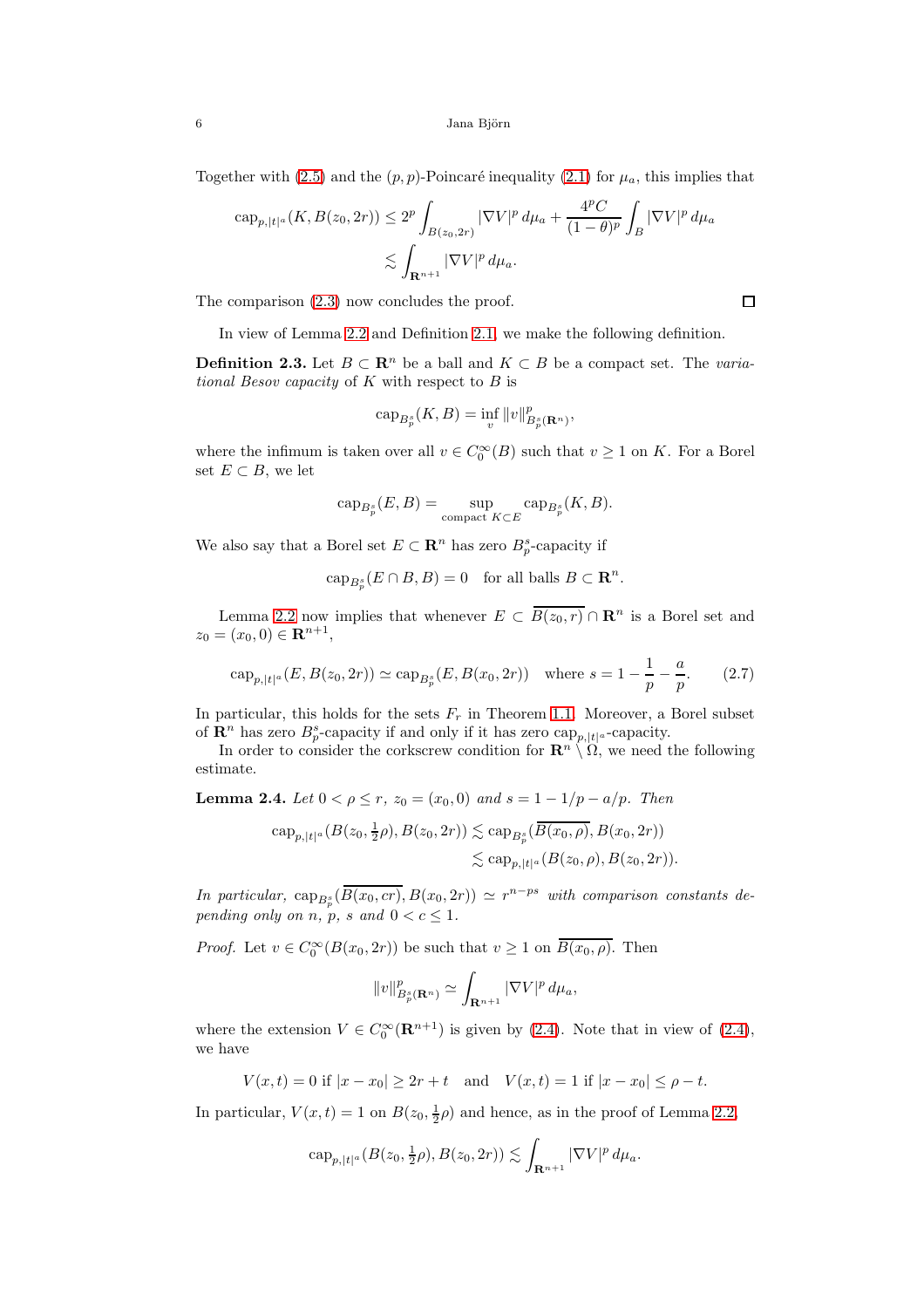Taking infimum over all functions v that are admissible in the definition of  $\text{cap}_{B_p^s}(B(x_0,\rho),B(x_0,2r))$ proves the first inequality in the statement of the lemma. The second inequality follows from [\(2.7\)](#page-5-2) and the inclusion  $B(x_0, \rho) \subset B(z_0, \rho)$ , together with

$$
\operatorname{cap}_{p,|t|^a}(B(z_0,\rho),B(z_0,2r))=\operatorname{cap}_{p,|t|^a}(B(z_0,\rho),B(z_0,2r)),
$$

cf. [\[14,](#page-10-8) p. 32].

As for the last statement, it can be proved in the same way as in [\[14,](#page-10-8) Lemma 2.14] that the weighted capacity of balls in  $\mathbb{R}^{n+1}$  satisfies

<span id="page-6-0"></span>
$$
\operatorname{cap}_{p,|t|^a}(B(z_0,cr),B(z_0,2r)) \simeq \frac{1}{r^p} \int_{B(z_0,r)} |t|^a \, dx \, dt \simeq r^{n+1+a-p} = r^{n-ps}, \quad (2.8)
$$

where the comparison constants in  $\simeq$  depend on n, p, s and c, but are independent of  $z_0$  and r. The first part of the lemma with  $\rho = cr$  then concludes the proof.  $\Box$ 

#### 3. The Dirichlet problem and boundary regularity

In this section, we let  $p = 2$  and  $a = 1-2s$ , where  $0 < s < 1$ . Note that  $s = \frac{1}{2}(1-a)$ and so Lemmas [2.2](#page-4-2) and [2.4,](#page-5-1) as well as the comparisons  $(2.7)$  and  $(2.8)$ , apply with this choice of parameters. We write  $\text{cap}_{|t|^a}$  instead of  $\text{cap}_{2,|t|^a}$ .

As mentioned in the introduction, it follows from Caffarelli–Silvestre [\[7,](#page-9-4) Sec-tion 4] that the Dirichlet problem for the fractional equation [\(1.1\)](#page-0-0) in  $\Omega \subset \mathbb{R}^n$  can be seen as a restriction of the Dirichlet problem for the weighted equation [\(1.5\)](#page-2-0) in  $G = \mathbf{R}^{n+1} \setminus (F \times \{0\}),$  where  $F = \mathbf{R}^n \setminus \Omega$ .

More precisely, assume that f is continuous on  $F \times \{0\} = \partial G$  and vanishes outside some bounded set. The solution  $U$  of the Dirichlet problem in  $G$  for the weighted equation

<span id="page-6-1"></span>
$$
\operatorname{div}(|t|^a \nabla U(x,t)) = 0 \tag{3.1}
$$

with boundary data f on  $\partial G$  then exists and can be obtained by the Perron method, as in Heinonen–Kilpeläinen–Martio  $[14,$  Definition 9.1. We point out that the point at  $\infty$  in this Dirichlet problem is considered as a part of the boundary of G and that f is continuous also at  $\infty$ , with  $f(\infty) = 0$ . Recall that we assume that F has positive  $B_2^s$ -capacity. The estimate [\(2.7\)](#page-5-2) then implies that also  $\text{cap}_{|t|^a}(F \times \{0\}) > 0$ . For simpler notation, we identify F with  $F \times \{0\} = \mathbb{R}^{n+1} \setminus G = \partial G$ .

The upper Perron solution for an arbitrary bounded function f defined on  $\partial G \cup$  $\{\infty\}$  is

<span id="page-6-2"></span>
$$
\overline{P}_G f(z) := \inf_v v(z), \quad z \in G,
$$
\n(3.2)

with the infimum taken over all lower semicontinuously regularized supersolutions  $v$  of  $(3.1)$  in G, which are bounded from below and satisfy

$$
\liminf_{G\ni y\to z}v(y)\geq f(z)\quad\text{for all }z\in\partial G\cup\{\infty\},
$$

see [\[14,](#page-10-8) Theorem 7.25 and Definition 9.1].

The lower Perron solution is defined similarly using upper semicontinuously regularized subsolutions of [\(3.1\)](#page-6-1) or by  $P_G f := -\overline{P}_G(-f)$ . It follows directly from the definition of Perron solutions that if  $f_1 \n\leq f_2$  on  $\partial G$  then the corresponding Perron solutions satisfy  $\overline{P}_G f_1 \leq \overline{P}_G f_2$  and  $P_G f_1 \leq P_G f_2$  in G. Moreover, the comparison principle between regularized sub- and supersolutions [\[14,](#page-10-8) p. 133] yields that  $P_G f \leq \overline{P}_G f$  for every f.

Since  $\text{cap}_{|t|^a}(\mathbf{R}^{n+1}\setminus G) > 0$ , every continuous function f on  $\partial G \cup \{\infty\}$  is resolutive, i.e.  $\overline{P}_G f = \underline{P}_G f$ , see [\[14,](#page-10-8) Theorem 9.25]. The Perron solution will therefore be denoted  $P_Gf$ .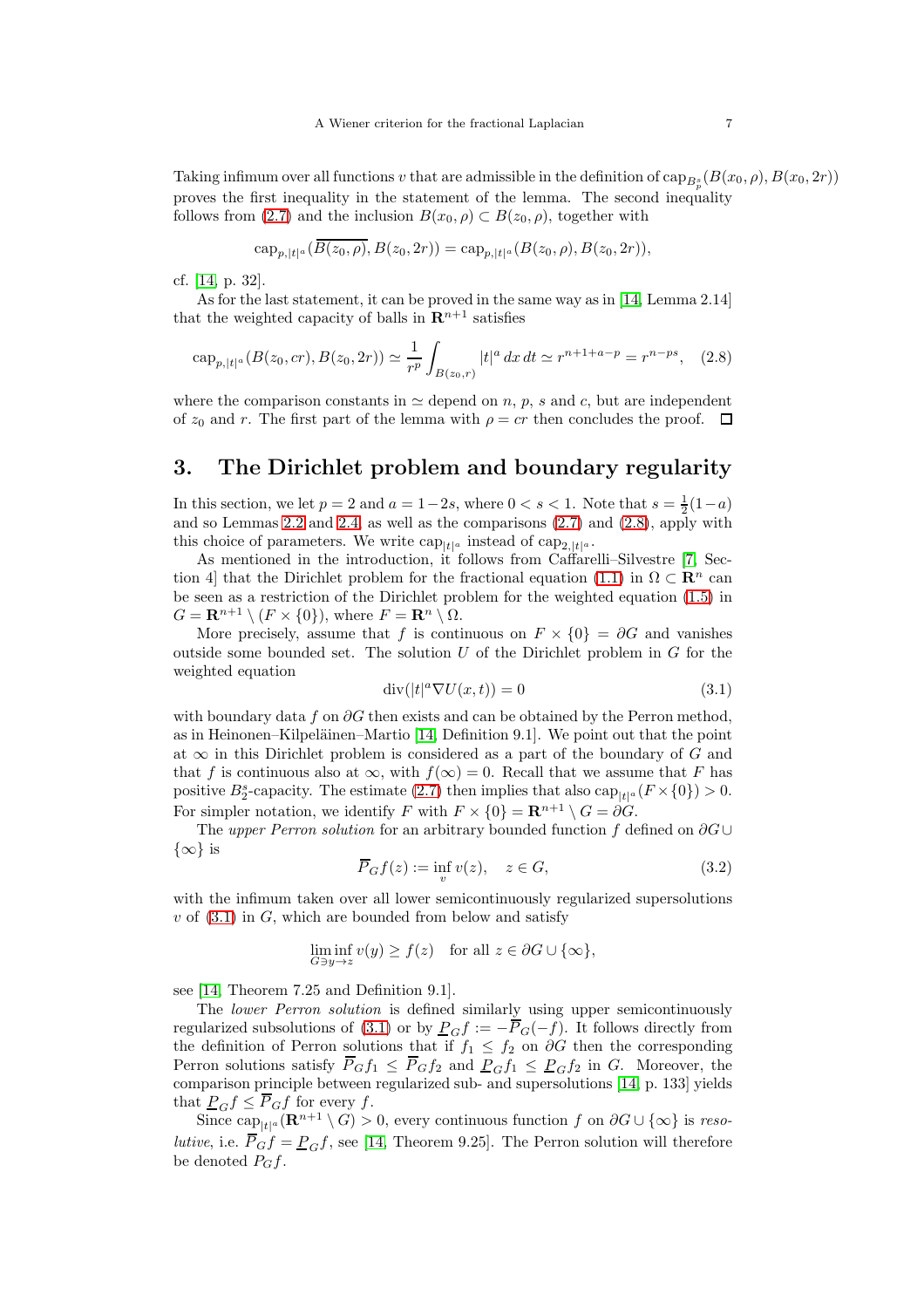8 Jana Björn

By [\[7\]](#page-9-4), the restriction  $u(x) := P_G f(x, 0)$  satisfies the fractional equation

<span id="page-7-0"></span>
$$
(-\Delta)^s u = 0 \tag{3.3}
$$

in  $\Omega$ . Moreover, by the Kellogg property [\[14,](#page-10-8) Theorem 9.11] and [\(2.7\)](#page-5-2),

$$
\lim_{y \to x} u(y) = \lim_{z \to (x,0)} P_G f(z) = f(x)
$$

holds for all  $x \in F$  outside a set of zero  $B_2^s$ -capacity. This function u is therefore a bounded solution of the Dirichlet problem for  $(-\Delta)^s u = 0$  with boundary data f on  $F$ , and we can make the following definition of regular boundary points.

<span id="page-7-1"></span>**Definition 3.1.** A boundary point  $x_0 \in \partial\Omega$  is regular for  $\Omega$  with respect to the fractional equation [\(3.3\)](#page-7-0) if for each  $f \in C(\mathbf{R}^n \setminus \Omega)$  vanishing outside some bounded set, the continuous solution u of [\(3.3\)](#page-7-0) with boundary data f on  $\mathbb{R}^n \setminus \Omega$  satisfies

<span id="page-7-3"></span>
$$
\lim_{\Omega \ni x \to x_0} u(x) = f(x_0). \tag{3.4}
$$

A point is irregular if it is not regular.

Following [\[14,](#page-10-8) p. 171], we say that a point  $z_0 \in \partial G$  is regular for G with respect to the equation [\(3.1\)](#page-6-1) if for each boundary data  $f \in C(\partial G \cup {\infty})$ , the Perron solution  $P_Gf$  satisfies

<span id="page-7-2"></span>
$$
\lim_{G \ni z \to z_0} P_G f(z) = f(z_0). \tag{3.5}
$$

The following equivalence is a first step in proving Theorem [1.1.](#page-0-1)

<span id="page-7-5"></span>**Theorem 3.2.** Assume that  $\mathbb{R}^n \setminus \Omega$  has positive  $B_2^s$ -capacity. A boundary point  $x_0 \in \partial\Omega$  is regular for  $\Omega$  with respect to the fractional equation [\(3.3\)](#page-7-0) if and only if  $z_0 := (x_0, 0)$  is regular for G with respect to the weighted equation [\(3.1\)](#page-6-1) with  $a = 1 - 2s$ .

*Proof.* Assume that  $z_0$  is regular for G and let f be as in Definition [3.1.](#page-7-1) Then clearly, by the definition of  $u$  and by  $(3.5)$ ,

$$
\lim_{\Omega \ni x \to x_0} u(x) = \lim_{G \ni z \to z_0} P_G f(z) = f(x_0).
$$

Hence,  $x_0$  is regular for  $\Omega$ .

Conversely, assume that  $z_0$  is not regular for G. Then there exists a continuous function f on  $\partial G \cup {\infty}$  such that the corresponding Perron solution  $U = P_G f$  of the weighted equation  $(3.1)$  in G with boundary data f satisfies

$$
\lim_{G\ni z\to z_0}U(z)\neq f(z_0).
$$

By adding a constant and changing the sign, if needed, we can without loss of generality assume that  $f \geq 0$  on  $\partial G$  and

<span id="page-7-4"></span>
$$
0 \le \liminf_{G \ni z \to z_0} U(z) < f(z_0). \tag{3.6}
$$

Multiplying  $f$  by a continuous cut-off function with compact support, we can moreover assume that  $f$  vanishes outside some bounded set. To conclude the proof, it suffices to show that  $(3.4)$  fails for the boundary data f. So, assume for a contradiction that [\(3.4\)](#page-7-3) holds and define

$$
\tilde{f}(z) = \begin{cases} f(z), & \text{if } z \notin G, \\ U(z), & \text{if } z \in G. \end{cases}
$$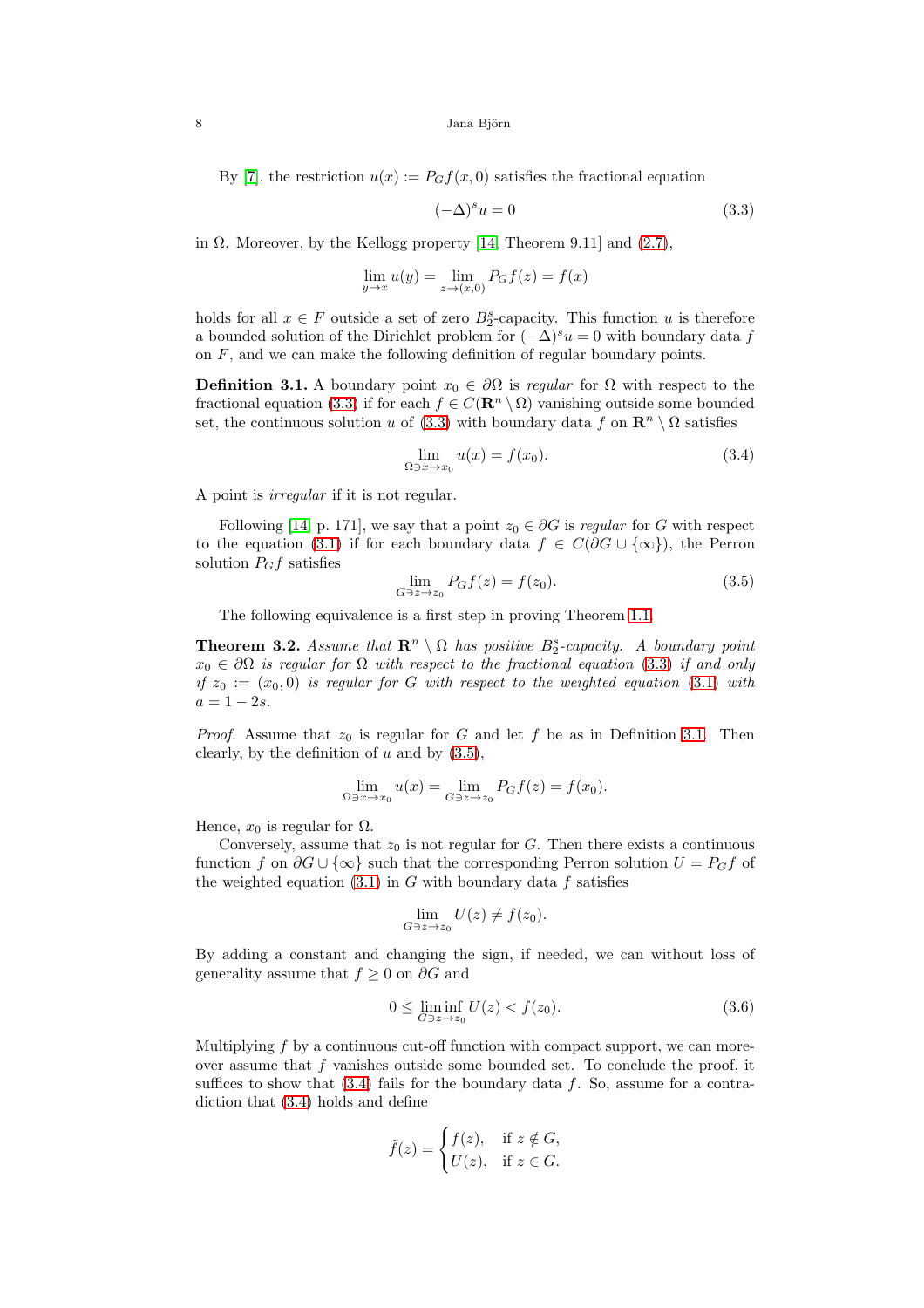Let  $B$  be a ball centred at  $z_0$  and consider the upper half-ball

$$
B_+ := \{(x, t) \in B : t > 0\}.
$$

Then  $\tilde{f}$  is a bounded function on  $\partial B_+$ , which is continuous at  $z_0$ , because of the assumption [\(3.4\)](#page-7-3).

We claim that the restriction to  $B_+$  of U is the Perron solution for  $\tilde{f}$  in  $B_+$ . Indeed, if v is admissible in the definition [\(3.2\)](#page-6-2) of  $U = \overline{P}_G f$ , then by the definition of  $\tilde{f}$  and the continuity of U in G,

$$
\liminf_{B_{+}\ni y\to z} v(y) \ge \begin{cases} f(z) = \tilde{f}(z), & \text{if } z \in \partial B_{+} \cap \partial G, \\ \lim_{B_{+}\ni y\to z} U(y) = \tilde{f}(z), & \text{if } z \in \partial B_{+} \cap G. \end{cases}
$$

Hence

$$
v \ge \overline{P}_{B_+} \tilde{f} \quad \text{in } B_+,
$$

and taking infimum over all such v shows that  $U \geq \overline{P}_{B_{+}}\tilde{f}$  in  $B_{+}$ . Similarly,  $U =$  $P_G f \leq P_{B_+} \tilde{f}$  in  $B_+$ . Since also  $P_{B_+} \tilde{f} \leq \overline{P}_{B_+} \tilde{f}$ , we see that the function  $\tilde{f}$  is resolutive and  $U = P_{B_+} \tilde{f}$  is the Perron solution of [\(3.1\)](#page-6-1) in  $B_+$  with boundary data  $\tilde{f}$ .

Now, by the corkscrew condition [\[14,](#page-10-8) Theorem 6.31] (with respect to  $\mathbb{R}^{n+1}$ ),  $z_0$  is a regular boundary point for  $B_+$  and [\(3.1\)](#page-6-1). Since  $\tilde{f}$  is bounded on  $\partial B_+$  and continuous at  $z_0$ , there is  $\hat{f} \in C(\partial B_+)$  such that  $\hat{f} \leq \tilde{f}$  and  $\hat{f}(z_0) = \tilde{f}(z_0)$ . By the regularity of  $z_0$  for the weighted equation [\(3.1\)](#page-6-1), we therefore have

$$
\liminf_{B_{+}\ni z\to z_{0}} U(z) \ge \lim_{B_{+}\ni z\to z_{0}} P_{B_{+}} \hat{f}(z) = \tilde{f}(z_{0}) = f(x_{0}).
$$

A similar argument applied to  $B_-\coloneqq \{(x,t)\in B : t < 0\}$ , together with the assumption that [\(3.4\)](#page-7-3) holds, then gives

$$
\liminf_{G\ni z\to z_0}U(z)\geq f(z_0),
$$

which contradicts [\(3.6\)](#page-7-4) and concludes the proof.

We can now use the Wiener criterion for the weighted equation [\(3.1\)](#page-6-1) in  $G \subset$  $\mathbb{R}^{n+1}$ , provided by Heinonen–Kilpeläinen–Martio [\[14,](#page-10-8) Theorem 21.30] or Fabes– Jerison–Kenig [\[11\]](#page-10-7).

*Proof of Theorem [1.1.](#page-0-1)* By Theorem [3.2,](#page-7-5) the regularity of  $x_0$  is equivalent to the regularity of  $z_0$  for the weighted equation [\(3.1\)](#page-6-1). This is in turn, by the Wiener criterion [\[14,](#page-10-8) Theorem 21.30 and (6.17)] with  $p = 2$ , equivalent to the condition

$$
\int_0^1 \frac{\text{cap}_{|t|^a}(F_r, B(z_0, 2r))}{\text{cap}_{|t|^a}(B(z_0, r), B(z_0, 2r))} \frac{dr}{r} = \infty.
$$

Here we have used the monotonicity of  $cap_{t|t|a}$ , together with estimates similar to the proof of [\[14,](#page-10-8) Lemma 2.16], to replace  $\partial G \cap B(z_0, r)$  by the compact set  $F_r$  in the above integral. Finally, the estimates  $(2.7)$  and  $(2.8)$  (with  $p = 2$ ) conclude the proof. П

We conclude the paper with two additional properties of regular boundary points for the fractional equation  $(-\Delta)^s u = 0$ .

Corollary 3.3 (Kellogg property). The set of irregular boundary points for the fractional equation  $(-\Delta)^s u = 0$  has  $B_2^s$ -capacity zero.

 $\Box$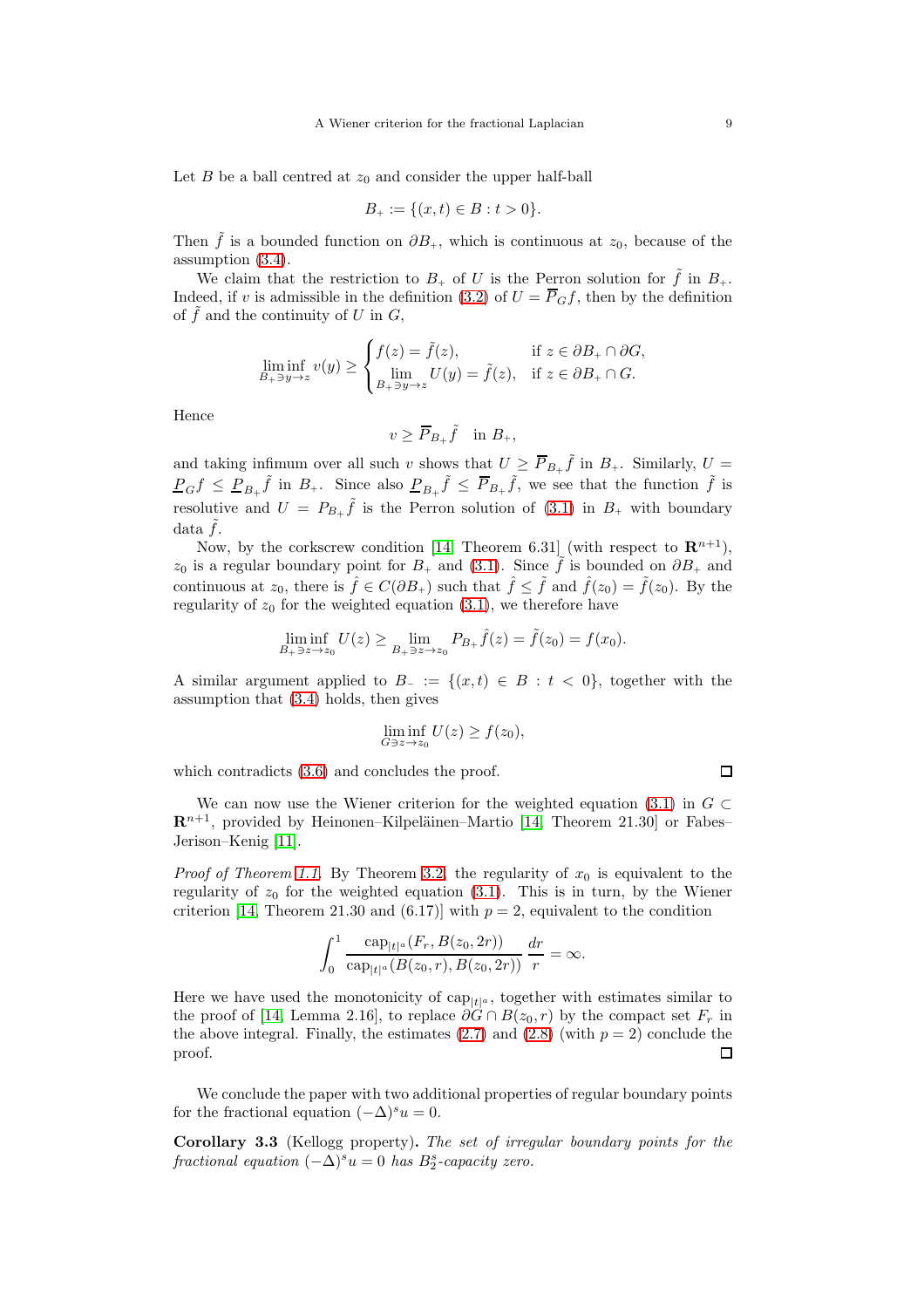Proof. This follows immediately from Theorem [3.2,](#page-7-5) together with  $(2.7)$  and the Kellogg property [\[14,](#page-10-8) Theorem 9.11] for the weighted equation [\(3.1\)](#page-6-1).  $\Box$ 

<span id="page-9-0"></span>**Proposition 3.4.** Assume that  $x_0 \in \partial\Omega$  is regular for  $(-\Delta)^s u = 0$  and that  $f \in$  $C(\mathbf{R}^n \setminus \Omega)$  vanishes outside some bounded set. Let u be the continuous solution in  $\Omega$  of [\(3.3\)](#page-7-0) with boundary data f on  $\mathbb{R}^n \setminus \Omega$ . Then for all  $0 < \rho \le R < \infty$ ,

$$
\sup_{\Omega \cap B(x_0,\rho)} u \le \sup_{F_{2R}} f + \left(\sup_F f - \sup_{F_{2R}} f\right) \exp\left(-C \int_{\rho}^R \frac{\text{cap}_{B_2^s}(F_r, B(x_0, 2r))}{r^{n-2s}} \frac{dr}{r}\right),\,
$$

where  $C$  depends only on  $n$  and  $s$ .

Proof. We shall use [\[14,](#page-10-8) Theorem 6.18], where a similar decay estimate is proved for the weighted equation [\(3.1\)](#page-6-1) in bounded domains and with continuous Sobolev boundary data. Since G is unbounded and the Perron solution in general only belongs to a local Sobolev space, we proceed as follows.

Let  $\varepsilon > 0$ ,  $m_{\varepsilon} = \sup_{F_{2R+\varepsilon}} f$  and  $M = \sup_{F} f$ . The Perron solution  $U = P_G f$ clearly satisfies  $U \leq M$ . Find a Lipschitz function  $\hat{f}_{\varepsilon}: \mathbf{R}^{n+1} \to \mathbf{R}$  such that

$$
\hat{f}_{\varepsilon} = m_{\varepsilon} = \min_{\mathbf{R}^{n+1}} \hat{f}_{\varepsilon} \text{ in } B(z_0, 2R) \quad \text{and} \quad \hat{f}_{\varepsilon} = M = \max_{\mathbf{R}^{n+1}} \hat{f}_{\varepsilon} \text{ outside } B(z_0, 2R + \varepsilon).
$$

Then  $\hat{f}_{\varepsilon} \geq f$  on  $\mathbb{R}^{n+1} \setminus G$ . Theorem 6.18 in [\[14\]](#page-10-8), applied to  $\hat{f}$  and the bounded set  $G \cap B(z_0, 2R + \varepsilon)$ , gives as in the proof of Theorem [1.1](#page-0-1) that

$$
\sup_{G \cap B(z_0, \rho)} U \le \sup_{G \cap B(z_0, \rho)} P_G \hat{f}_{\varepsilon}
$$
\n
$$
\le \hat{f}_{\varepsilon}(z_0) + \operatorname*{osc}_{F_{2R}} \hat{f}_{\varepsilon} + (M - m_{\varepsilon}) \exp\left(-C \int_{\rho}^R \frac{\operatorname*{cap}_{|t|^a}(F_r, B(z_0, 2r))}{\operatorname*{cap}_{|t|^a}(B(z_0, r), B(z_0, 2r))} \frac{dr}{r}\right).
$$

Since  $\operatorname{osc}_{F_{2R}} \hat{f}_{\varepsilon} = 0$  and  $\hat{f}_{\varepsilon}(z_0) = m_{\varepsilon} \to \operatorname{sup}_{F_{2R}} f$  as  $\varepsilon \to 0$ , the estimates  $(2.7)$ and  $(2.8)$  (with  $p = 2$ ) conclude the proof. П

# <span id="page-9-5"></span>References

- 1. AIMAR, H., BELTRITTI, G. and GÓMEZ, I., Improvement of Besov regularity for solutions of the fractional Laplacian, Constr. Approx. 41 (2015), 219–229.
- <span id="page-9-6"></span>2. Barrios, B., Figalli, A. and Ros-Oton, X., Global regularity for the free boundary in the obstacle problem for the fraction Laplacian, Amer. J. Math 140 (2018), 415–447.
- <span id="page-9-2"></span>3. Bogdan, K., The boundary Harnack principle for the fractional Laplacian, Studia Math. 123 (1997), 4–80.
- <span id="page-9-3"></span>4. BOGDAN, K., KULCZYCKI, T. and KWAŚNICKI, M., Estimates and structure of  $\alpha$ -harmonic functions, Probab. Theory Related Fields 140 (2008), 34–381.
- <span id="page-9-7"></span>5. Caffarelli, L., Roquejoffre, J-M. and Sire, Y., Variational problems with free boundaries for the fractional Laplacian, J. Eur. Math. Soc. 12 (2010), 1151–1179.
- <span id="page-9-8"></span>6. Caffarelli, L., Salsa, S. and Silvestre, L., Regularity estimates for the solution and the free boundary of the obstacle problem for the fractional Laplacian, Invent. math. 171 (2008), 425–461.
- <span id="page-9-4"></span>7. Caffarelli, L. and Silvestre, L., An extension problem related to the fractional Laplacian, Comm. Partial Differential Equations 32 (2007), 1245–1260.
- <span id="page-9-1"></span>8. Dal Maso, G. and Mosco, U., Wiener criteria and energy decay for relaxed Dirichlet problems, Arch. Ration. Mech. Anal. 95 (1986), 345–387.